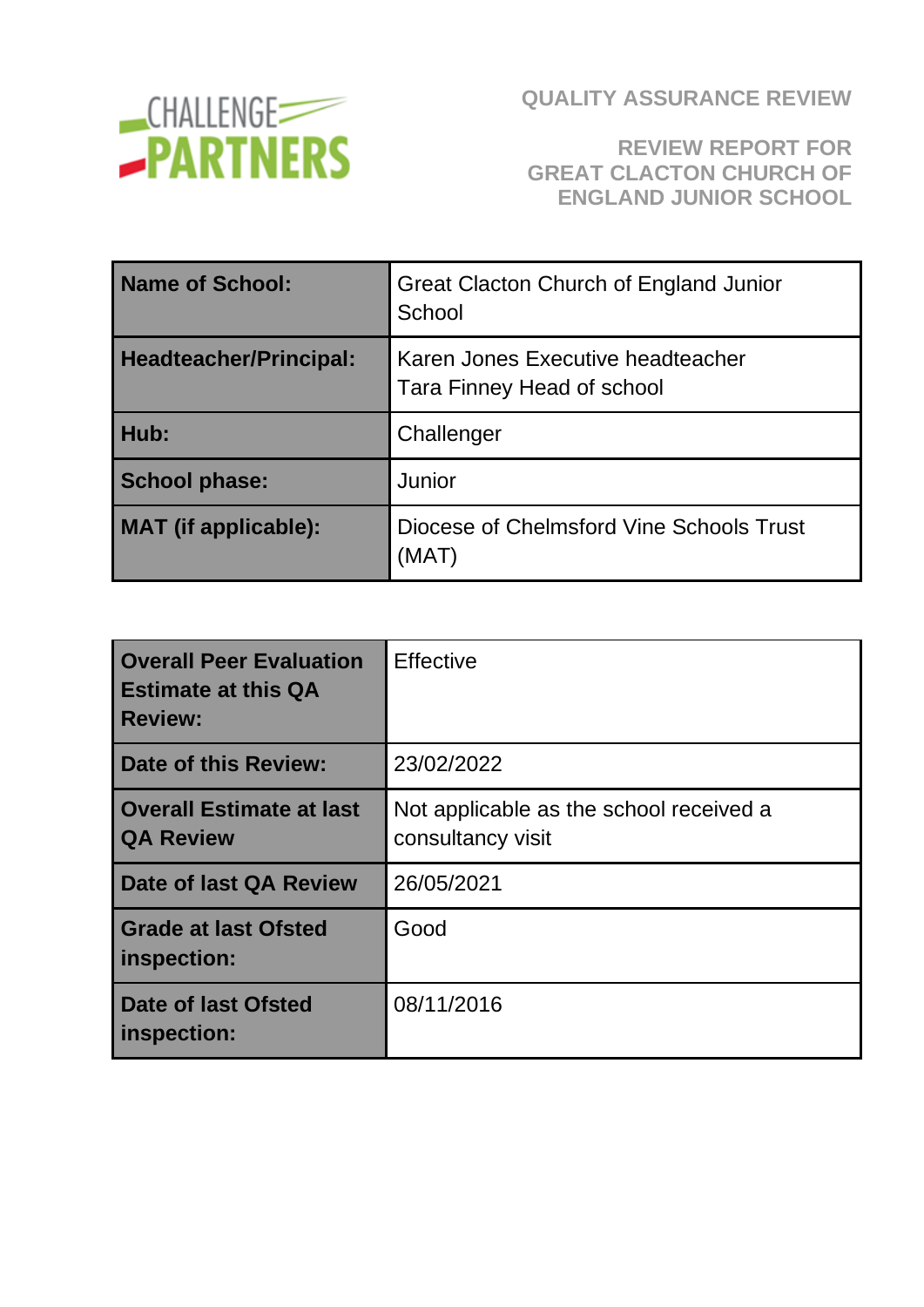

**REVIEW REPORT FOR GREAT CLACTON CHURCH OF ENGLAND JUNIOR SCHOOL**

#### **Quality Assurance Review**

The review team, comprising host school leaders and visiting reviewers agree that evidence indicates these areas are evaluated as follows:

| Leadership at all levels                                                                                    | <b>Effective</b> |
|-------------------------------------------------------------------------------------------------------------|------------------|
| <b>Quality of provision and outcomes</b> Effective                                                          |                  |
| <b>AND</b>                                                                                                  |                  |
| <b>Quality of provision and</b><br>outcomes for disadvantaged<br>pupils and pupils with additional<br>needs |                  |
| Area of excellence                                                                                          | Accredited       |
| <b>Previously accredited valid areas</b><br>of excellence                                                   | N/A              |
| <b>Overall peer evaluation estimate</b>                                                                     | Effective        |

*The Quality Assurance Review estimates are not equivalent to Ofsted grades. The QA Review uses a different framework to Ofsted and the review is developmental not judgmental.*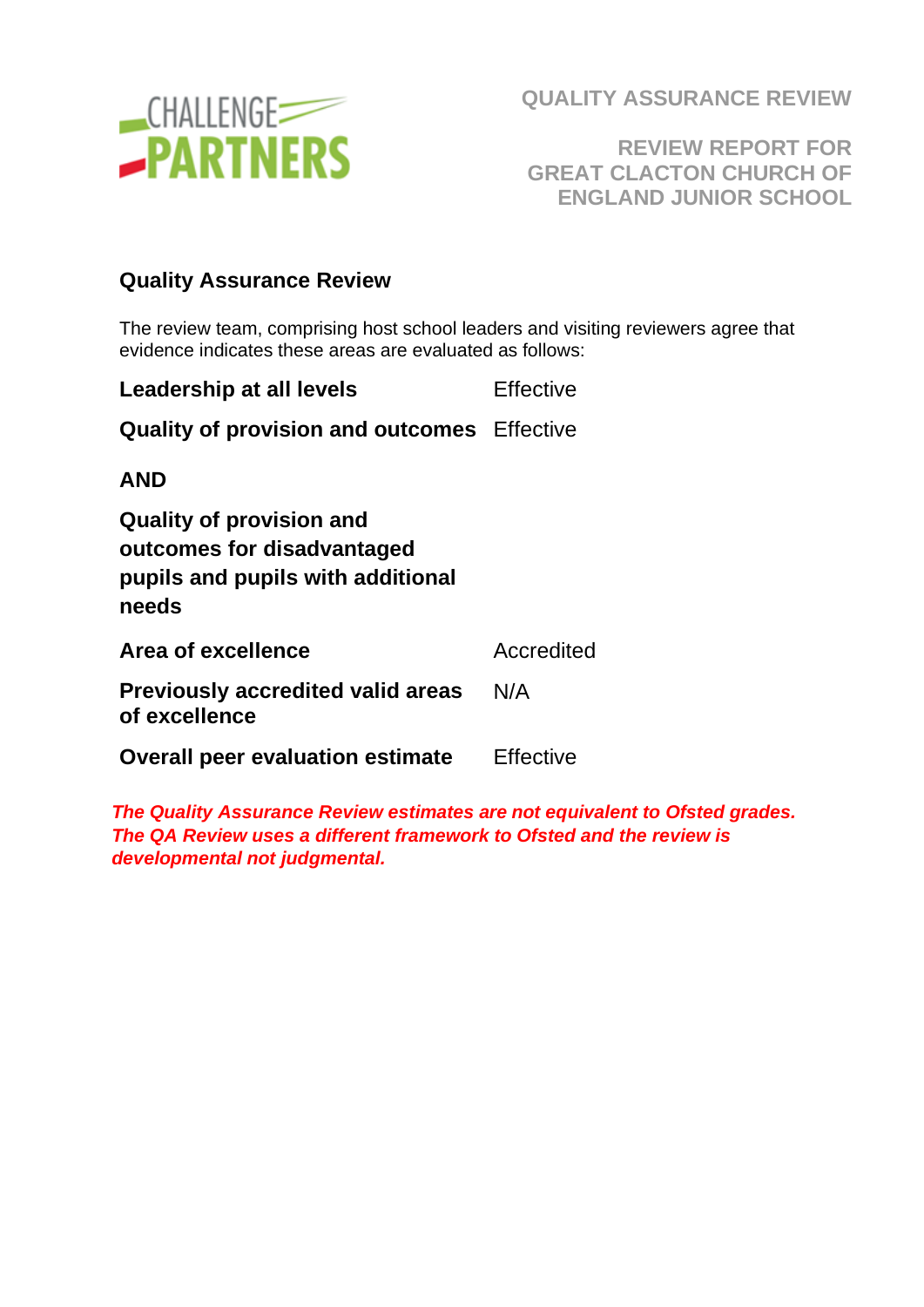

**REVIEW REPORT FOR GREAT CLACTON CHURCH OF ENGLAND JUNIOR SCHOOL**

### **1. Context and character of the school**

Great Clacton Church of England Junior School is a 7-11 school located in Clacton-on-Sea, Essex. The school is an average-sized junior school. The school joined the Diocese of Chelmsford Vine Schools Trust in March 2014. The school has an executive headteacher and a head of school. The executive headteacher supports another local school within the trust.

The aim of Great Clacton Church of England School is to provide a safe, secure and happy environment where every child is valued for their individuality. The vision for each member of the school stems from Matthew 5:14-16 '*You are the light of the world'* and *'let your light shine'.* The core Christian values of Faith, Forgiveness, Hope, Integrity, Love and Respect underpin the school community.

Almost all pupils are White British, with a small number from a range of minority ethnic backgrounds. The proportion of disadvantaged pupils is significantly above the national average. The proportion of pupils with special educational needs and/or disabilities (SEND) is above the national average and increasing. The proportion of pupils at an early stage of speaking English as an additional language is below the national average.

### **2.1 Leadership at all levels - What went well**

- The executive headteacher and the head of school have been uncompromising in establishing a new vision for the school. The school's vision encompassing '*let your light shine'* is clearly evident in the lives of pupils at Great Clacton. The curriculum supports pupils' spiritual, moral, social and cultural development extremely well. Pupils are reflective about their own beliefs that inform their perspective on life. They show a keen interest in and respect for different people's faiths, feelings and values. They recognise the difference between right and wrong and readily apply this understanding to their own lives. In an assembly, pupils discussed the importance of integrity and what this meant to them personally.
- The executive headteacher and the head of school have created a strong team and ensured that the right people are in the right roles. Their drive and ambition are shared by staff and governors. Senior leaders have the highest possible aspirations for all staff and pupils. They constantly strive to improve all aspects of the school for the pupils' benefit. Every pupil is valued as an individual and cared for exceptionally well.
- Senior leaders ensure that members of the newly established wider leadership team have the opportunity to develop their leadership skills. For example, phase leaders have undertaken the NPQML course and a course for Church School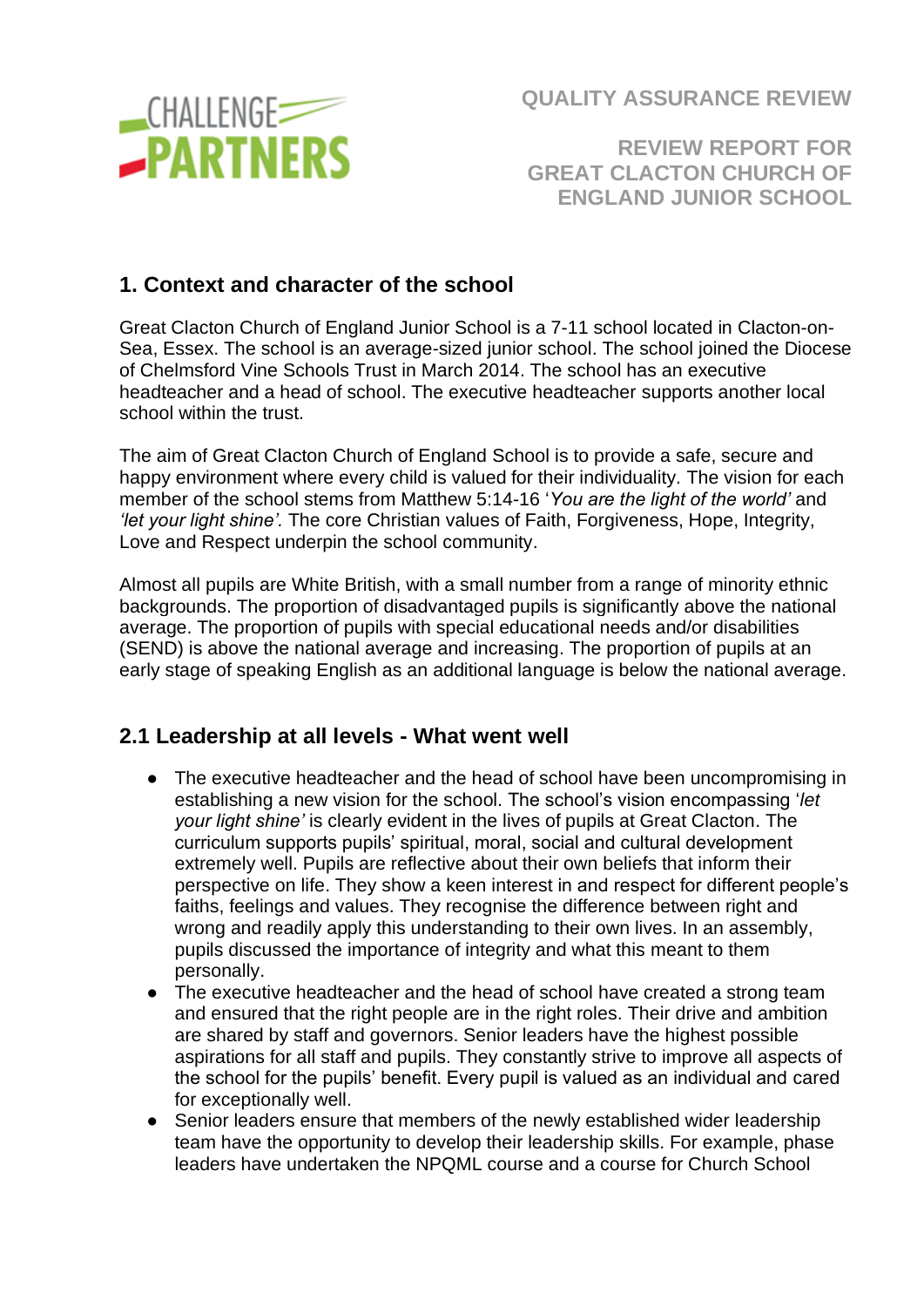

**REVIEW REPORT FOR GREAT CLACTON CHURCH OF ENGLAND JUNIOR SCHOOL**

Leaders.

- The school is outward-looking and collaborates very effectively with other schools within the Vine community. Leaders draw on the continuing professional development (CPD) programme that is provided by the trust. Leaders are also more than happy to say no to CPD opportunities and/or collaboration if they do not enhance the lives of Great Clacton pupils.
- Senior leaders have an accurate view of the school's strengths. They are honest about areas for further improvement. School improvement planning reflects information gleaned from robust monitoring and evaluation processes, showing the unwavering commitment to further continuous improvement.
- The chair of the local schools board (LSB) knows and understands the specific needs of the school community very well. The LSB works closely with the local community. This enables the LSB to respond to any concerns swiftly and to maintain strong and positive relationships with parents.
- The curriculum is enriched by music, art, sport, outdoor learning and visits. For example, the active Forest School provides pupils with the opportunity to develop themselves in an inquisitive manner and have a positive relationship with the natural world.
- Leaders ensure that staff are provided with an extensive information profile for each pupil. This includes any identified specific additional support measures which enable leaders and staff to provide appropriate interventions for different pupil groups, including those pupils who are disadvantaged and those with SEND.

### **2.2 Leadership at all levels - Even better if…**

…senior leaders continued to provide high quality professional development opportunities for middle leaders in order to equip them with the leadership skills necessary to check and improve the quality of teaching and learning in their areas of responsibility.

…leaders fine-tuned the narrative regarding the impact of key strategies on pupil outcomes.

### **3.1 Quality of provision and outcomes - What went well**

- A key feature of the school's work is to inspire in pupils the need to contribute positively to life in modern Britain. To this end, staff are successful and provide excellent role models in their everyday interactions with pupils.
- The rich curriculum enables pupils to experience a range of opportunities that help them to shape their aspirations for later life. The curriculum has been redesigned to better encompass the vision and values of the school. Subject sequencing and curriculum mapping enable powerful knowledge to be taught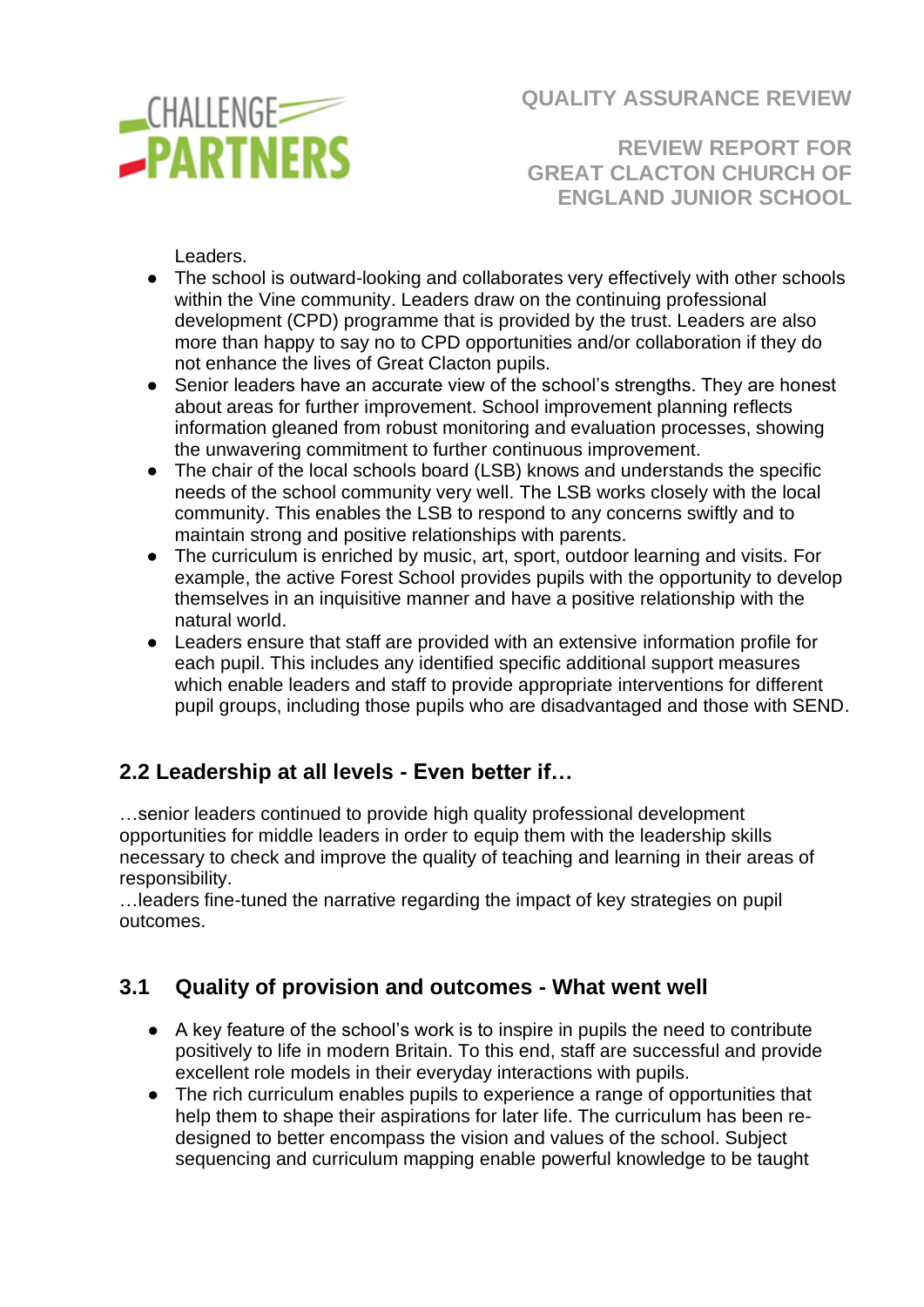

**REVIEW REPORT FOR GREAT CLACTON CHURCH OF ENGLAND JUNIOR SCHOOL**

through 'Big Questions' that are interwoven with Christian teachings. This allows pupils to link key themes and concepts together.

- Pupils are encouraged to think about their role in the world and the impact of their actions. They speak knowledgeably about climate change and their concerns for future generations. Older pupils discuss geographical diversity across the world. Pupils attend a five-day residential trip to the Isle of Wight and develop a better understanding of the natural world.
- Leaders have adopted aspects of the White Rose scheme for mathematics. Thoughtful planning provides many opportunities for pupils to build fluency and reasoning skills. Pupils are frequently required to apply these skills to solve problems.
- In science, pupils develop lines of enquiry based on observations and make predictions using scientific knowledge and understanding. They use appropriate techniques, apparatus, and materials during practical investigations. In one lesson, pupils were excited to be constructing their own miniature parachutes to investigate the relationship between gravity and air resistance.
- Leaders work closely with the neighbouring infant school to ensure phonics assessments are shared and interventions can be correctly targeted for those pupils transferring to Great Clacton in Year 3. A focus on specific comprehension skills is helping pupils to further develop their reading for meaning and oral comprehension techniques.
- Pupils are proud of their academic work and this is reflected in the quality of the presentation of work in exercise books. They also take great care of the school buildings and the colourful learning environment.
- Teachers often lead back and forth interaction, including questioning, short tasks, explanation, demonstration, and discussion. They ask questions to ensure pupils have really got to grips with the topic at-hand and encourage pupils to 'explain what you mean'.
- Pupils' skills are assessed each term in order to identify any gaps in learning and to identify those pupils with higher learning potential (HLP). This supports the school's drive to stretch and challenge the most able pupils.
- Teachers and learning support staff work well together, and give timely and constructive advice to pupils. This ensures that pupils with SEND have the support that they need.

## **3.2 Quality of provision and outcomes - Even better if…**

…teachers challenged all groups of pupils, all of the time.

…pupils were able to articulate confidently what they are learning and why, thereby understanding their learning journey.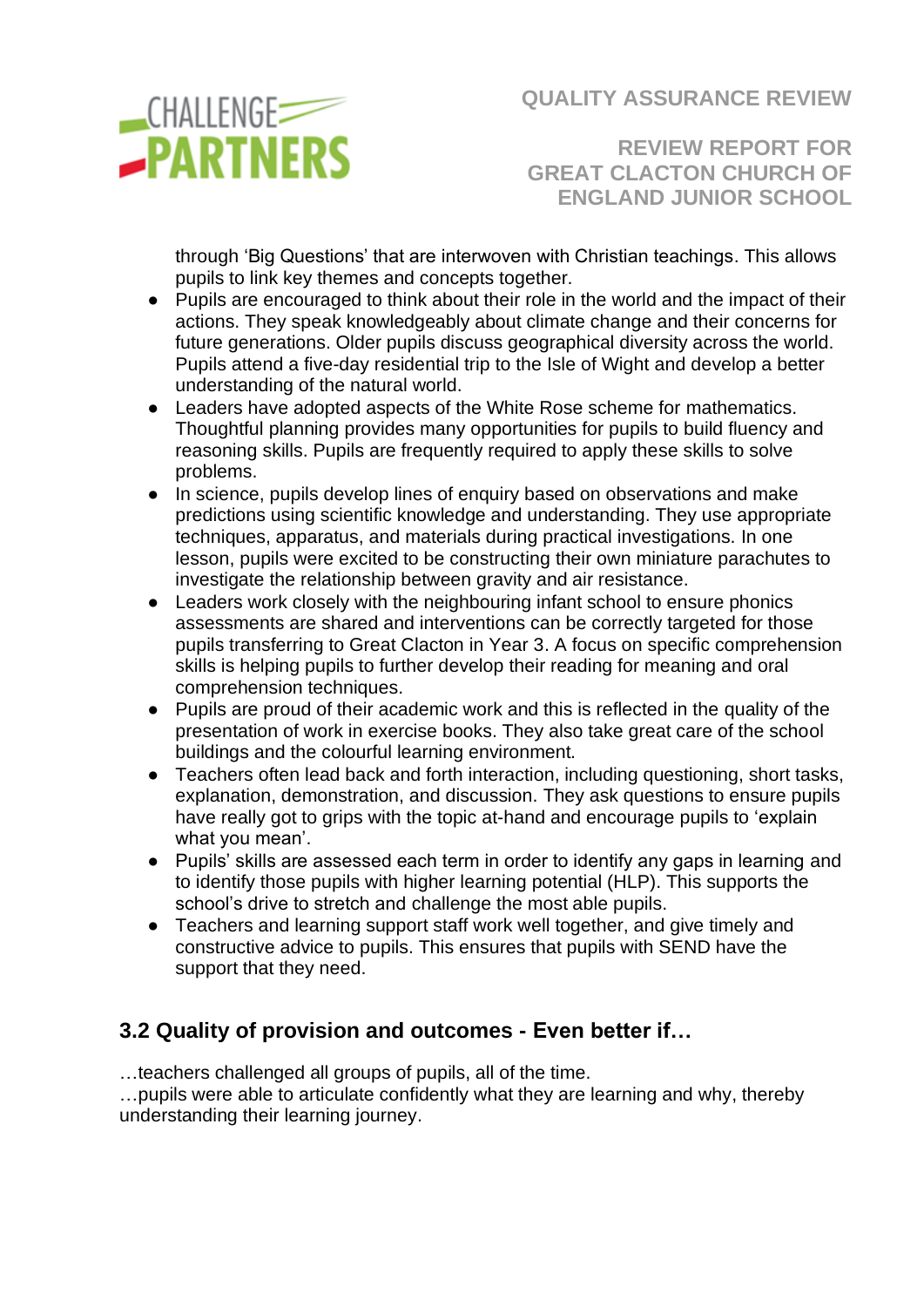

**REVIEW REPORT FOR GREAT CLACTON CHURCH OF ENGLAND JUNIOR SCHOOL**

# **4.1 Quality of provision and outcomes for disadvantaged pupils and pupils with additional needs - What went well**

- The leadership of the provision and outcomes for disadvantaged pupils, pupils with SEND and vulnerable pupils is strong. These pupils achieve exceedingly well given their individual starting points. The senior team, including the SENCO, has extensive experience and knowledge of vulnerable groups of pupils.
- On joining Great Clacton, all pupils are assessed for their mathematical skills, reading, reading comprehension, spelling ages and their phonics baseline information, where appropriate. These assessments are repeated incrementally throughout the pupils' time at the school. In addition, leaders closely analyse performance data of specific groups, such as SEND and disadvantaged pupils, each term in order to recognise progress and identify gaps in learning. This information is then used to determine the focus areas for additional support.
- Leaders have created zones of regulation to help pupils to regulate their emotions. A well-being hub has been developed in the main school building. Additional break-out spaces provide pupils with flexibility and enable pupils to work on their own or as part of a group.
- Extensive CPD is central to ensuring that the school has inclusive classrooms. All staff have received high quality CPD for SEND through internal and external opportunities. These include Essex STEPS training, trauma perceptive practice training and physiotherapist advice.
- Pupils' reading levels are accurately assessed. Additional texts have been purchased so that pupils have access to a wide range of texts. Leaders have invested in resources that boost pupils' learning, such as laptops and e-tablets. Extensive use is made of Lexia to address gaps in pupils' reading and spelling.
- Leaders deploy a range of strategies to support disadvantaged pupils whose learning has been disrupted as a result of the pandemic. For example, additional structured one-to-one and small group interventions are supporting those pupils who need extra help with mathematics or literacy. Leaders subsidise all curriculum-based school trips for all pupils deemed vulnerable.
- The pandemic has led to an increase in the incidence of social, emotional and mental health issues in both pupils and their families. A full-time learning mentor has been employed to support the social and emotional well-being of pupils. A children and families worker is working with families to support joined-up home/school pastoral intervention. This has led to a reduction in the rate of persistent absence amongst pupils.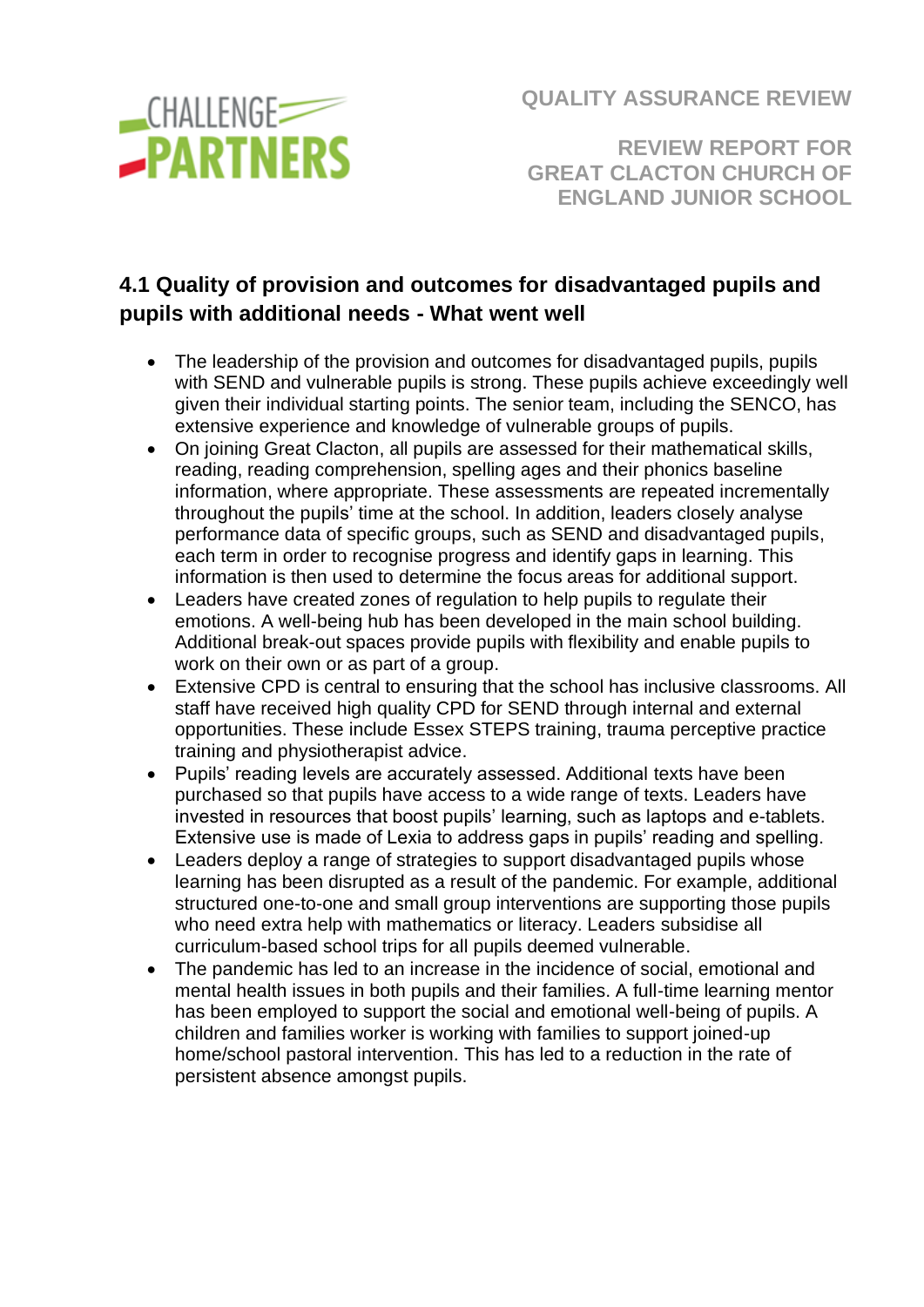

**REVIEW REPORT FOR GREAT CLACTON CHURCH OF ENGLAND JUNIOR SCHOOL**

## **4.2 Quality of provision and outcomes for disadvantaged pupils and pupils with additional needs - Even better if…**

…teachers continued to adapt classroom learning in order to meet the needs of disadvantaged pupils and those pupils with SEND consistently across all areas of the curriculum.

### **5. Area of Excellence**

Physical education (PE) and sports provision

### **Accredited**

## **5.1 Why has this area been identified as a strength? What actions has the school taken to establish expertise in this area?**

The school has two full-time sports coaches. They teach physical education (PE) across the school ensuring that all pupils have access to two hours of high-quality PE and sports coaching each week. One hour of this enables teachers to work specifically with disadvantaged pupils addressing any gaps in learning. In addition, coaches run afterschool clubs for pupils that are free of charge. Many more pupils participate in sporting tournaments and events over the year.

The sports coaches provide mentoring for pupils. This has taken the form of reading to and with pupils, as well as being positive male role models. Coaches support those pupils who sometimes find it difficult to attend school because of emotional and mental health issues. Pupils are taught self-regulation techniques which might include movement breaks and check-ins throughout the day.

Each week, additional PE sessions are provided for pupils with SEND and those identified with HLP. A sophisticated assessment system has been developed to track pupils' progress and information is shared with class teachers.

The coaches have provided CPD for school staff and for other schools within the Trust. They provide advice on classroom resources and equipment. Support is provided for work experience students in developing their early careers within a school setting.

## **5.2 What evidence is there of the impact on pupils' outcomes?**

Pupils understand that learning to play sports as a child might carry over into being a more active adult. They develop a knowledge of how being healthy impacts on their